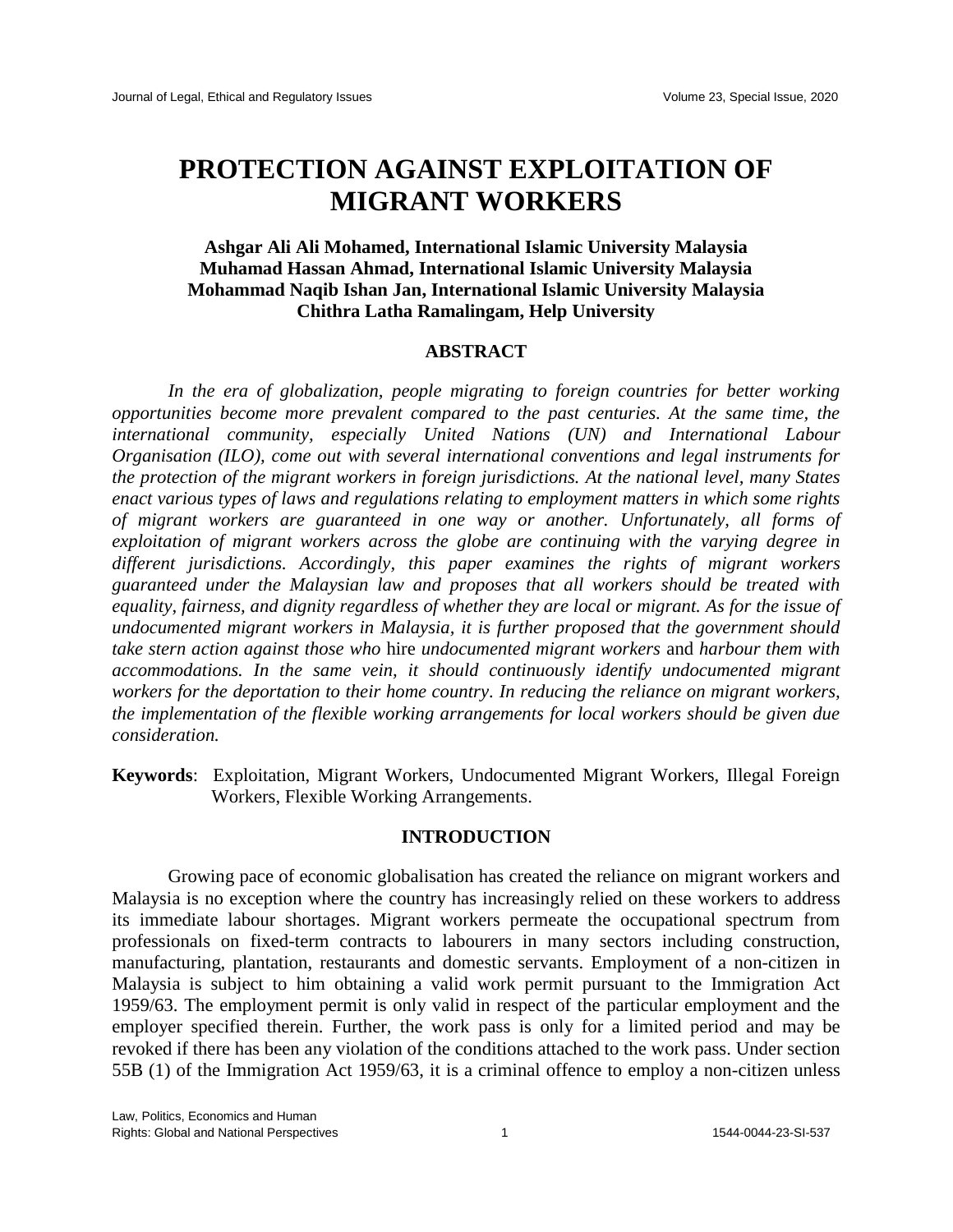he possesses a valid work pass. Accordingly, it is important for the documented migrant workers to be treated with dignity and equality. All forms of exploitation and abusive practices against these workers in the workplace are prohibited both by the international instruments and the domestic legislations. Unless otherwise provided by the statute, all forms of slavery and forced or compulsory labour is strictly prohibited. Having said the above, the rights of the documented migrant workers are explored in this article and with reference to ways to reduced overdependence of these workers particularly the unskilled or semi-skilled migrant workers.

#### **MIGRANT WORKERS**

In general, a person can be considered as a migrant worker if that person is working in a foreign country where he or she is not a citizen. Accordingly, the Employment Act 1955 adopted the term foreign employee which is defined in section 2 namely, a person who is not a citizen. In this regard, various Resolutions of the UN as well as the Conventions and Recommendations of the ILO adopt the term migrant worker. The basic human rights of all persons including the migrant workers are emphasised in the Universal Declaration of Human Rights 1948 (UDHR), the International Covenant on Civil and Political Rights 1966 (ICCPR), the International Covenant on Economic, Social and Cultural Rights 1966 (ICESCR), the International Convention on the Elimination of All Forms of Racial Discrimination 1969 (ICERD), the Convention on the Elimination of All Forms of Discrimination Against Women 1979 (CEDAW) and other ILO's Conventions including the Convention concerning Migration for Employment 1949 (Convention No. 97), the Convention concerning Migrations in Abusive Conditions and the Promotion of Equality of Opportunity and Treatment of Migrant Workers 1975 (Convention No. 143) and the International Convention on the Protection of the Rights of All Migrant Workers and Members of Their Families 1990 (ICRMW) which is primarily intended to foster respect for migrant workers' human rights.

A legally employed migrant worker or also termed as a documented migrant worker, ought to be accorded equal treatment with national workers in terms of working conditions. The domestic laws of Malaysia are aligned with the above international instruments. Article 6 of the Federal Constitution prohibits all forms of forced labour and slavery where Article 6 (1) provides that no person shall be held in slavery. The term no person in the above article reflects that neither local nor migrant workers shall be held in slavery or any form of servitude. Article 6 (2) further states that all forms of forced labour is prohibited. Meanwhile, Article 8 (1) provides that all persons are equal before the law and entitled to the equal protection of the law'. Again, 'all persons in the above article would include a migrant worker. Hence, physically abusing a migrant worker such as causing hurt or their wrongful confinement among others is totally abhorred, a violation of the Federal Constitution and the various criminal statutes of the country. Likewise, to compel a migrant worker, for example, to work for another employer or company, without according him a choice is not only a form of forced labour prohibited by the constitution, but would also be in violation of the work pass or work permit issued by the Immigration Department of Malaysia (Chea, 2018; Lo, 2016). In short, all forms of exploitative working conditions such as subjecting these workers to force labour, forced overtime, debt bondage, withholding of wages and passport confiscation, among others are strictly prohibited and any employer who violates them should face harsh punishment.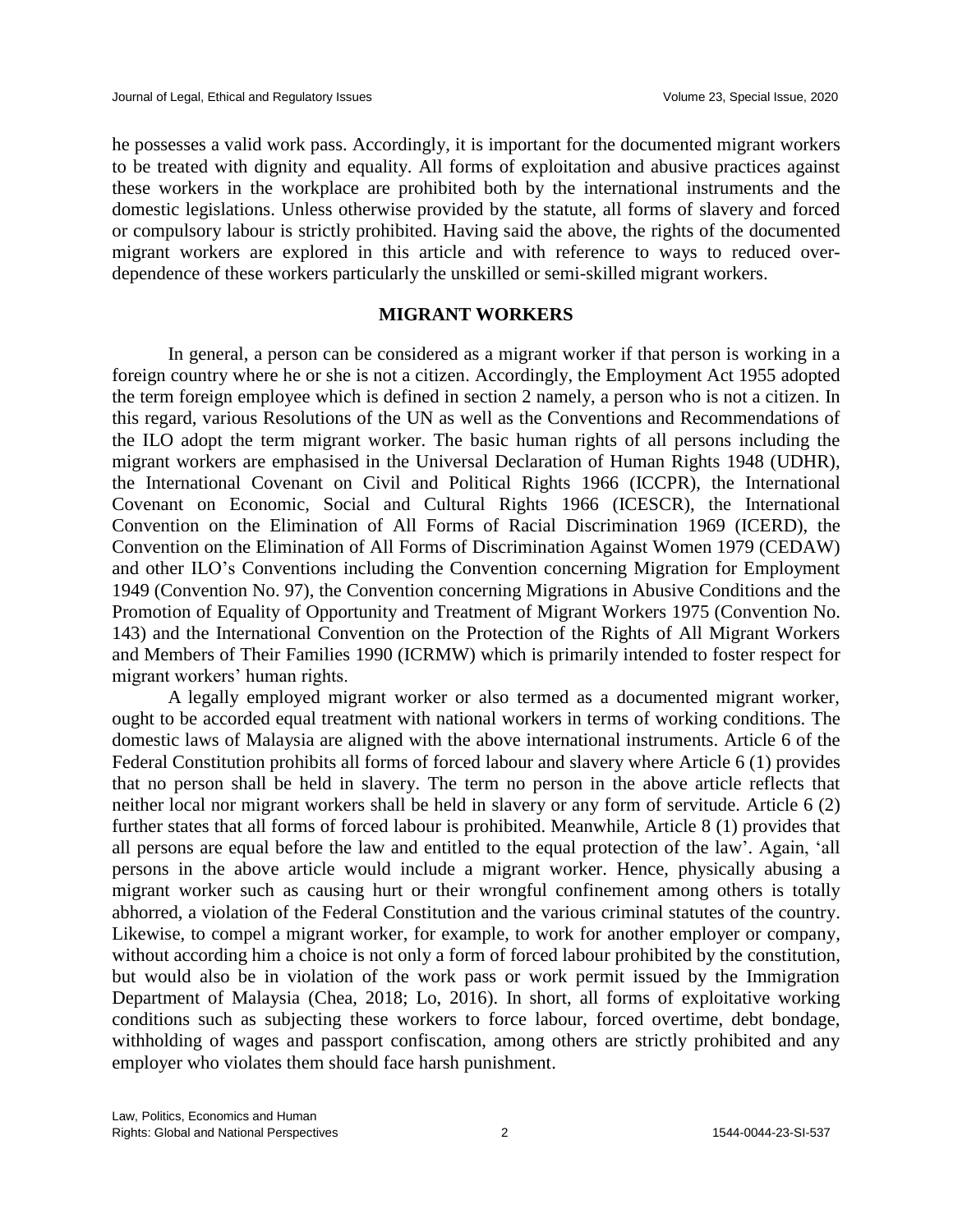It is noteworthy that there are many employment statutes providing basic legislative protection to both local and migrant workers against all forms of exploitation, victimization, abuses and unfair labour practices. This includes inter alia, the Employment Act 1955 (the law applicable in the States of Sabah and Sarawak are the Labour Ordinance Chapter 67 and Chapter 76, respectively); the Employment (Termination and Lay-Off Benefits) Regulations 1980; the Employees Provident Fund Act 1991; the Employees' Social Security Act 1969; the Industrial Relations Act 1967; the Trade Unions Act 1959 (Revised 1982); the Factories and Machinery Act 1967; the Occupational Safety and Health Act 1994; and the Workmen's Compensation Act 1952. Further, the Anti-Trafficking in Persons and Anti-Smuggling of Migrants Act 2007 prevent the trafficking of persons and smuggling of migrant for purposes of exploitation.

The Employment Act 1955, an important piece of legislation enforced in Peninsular Malaysia, prescribes the minimum protective rights to workers. The broad purpose of the Act is to protect employees by guaranteeing certain minimum standards in conditions of employment. Parties to an employment contract must abide by the minimum conditions laid down by the Act. This includes the payment of wages, restrictions in the deduction of workers' wages, maternity protection, protection of female workers by prohibiting them from carrying out night work, underground work and in certain places of work, prescribing the rest days in each week, maximum hours of work a day, prescribing public holidays each year, annual leave, sick leave and overtime rates payable for extra hours of work. These minimum provisions must be followed and failure to provide any of the above benefits is an offence for which an employer can be prosecuted in the 'Labour Court' in accordance with the Act. The Act further provides that any terms or conditions of a contract of service or of an agreement, which provides a term or condition of service that is less favourable to an employee than a term or condition of service prescribed by the Act, shall be void and of no effect to that extent, and the more favourable provisions of the Act shall be substituted in its place.

It may be added that the Employment Act is also applicable to foreign workers with the exception of domestic servants. The Act however does not cover an employee whose wages exceeds RM 2,000 unless they fall within the category of manual labour as provided in the First Schedule of the Act. The legislature viewed that workers whose wages exceeded RM 2,000 would be able to negotiate the terms and conditions of employment effectively with the employer and hence, excluded them from the protection under the 1955 Act. The term 'wages' does not include any commission, subsistence allowance or overtime payment (Victorgkw, 2011). However, with effect from 01 August 1998, people earning more than RM 2,000 but not more than RM 5,000 per month who are not manual workers are eligible to seek redress in the Labour Court. The term manual labour involves physical exertion as opposed to mental or intellectual effort. It is not manual labour if the real labour involved is the labour of brain and intelligence. The test to determine whether or not a person is engaged in manual labour is dependent on what is the substantial or dominant purpose of the employment, to the exclusion of the matters which are incidental or accessory to the employment. It is therefore necessary to determine whether the work in question is essentially physical in nature as opposed to work which has a physical or manual content but which is readily dependent upon acquired skill, knowledge or experience.

Having said the above, it is suggested that the Employment Act should be made applicable to all workers irrespective of their wages or their categorisation such as manual or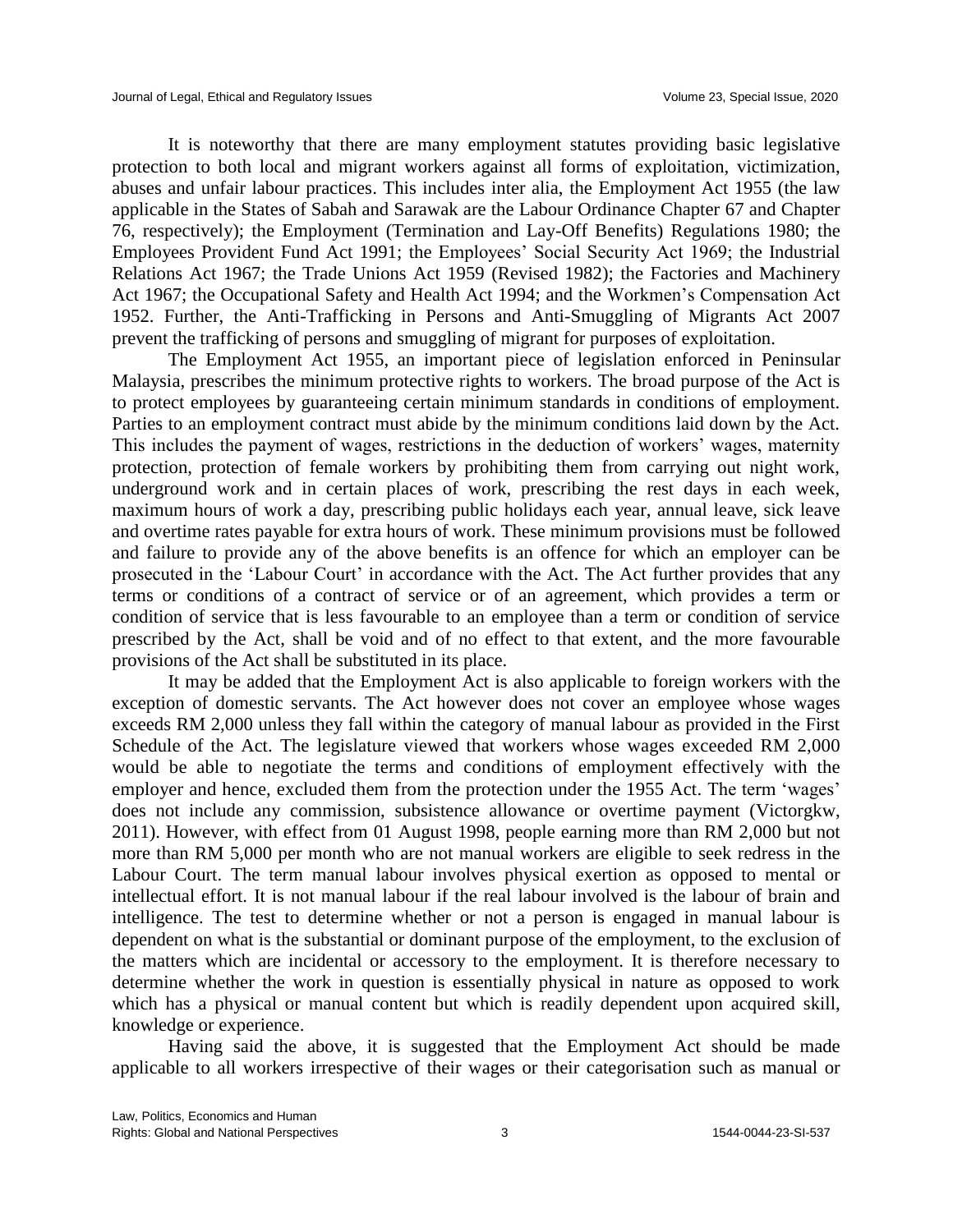non-manual labour. The protection under the Act should also be accorded to domestic servants. Further, the foreign workers should also be protected against retrenchment and in this regard, section 60N which favours local over migrant worker should be reviewed in the interest of promoting fairness to workers. The above section provides that when the employer is required to reduce its workforce, the employer shall not terminate the services of a local employee unless he has first terminated the services of all foreign employees employed by him in a capacity similar to that of the local employee. This move would be in conformity with the UDHR which provides inter alia, that all human beings are born free and equal in dignity and rights. Further, the discriminatory practices in the workplace in terms of promotion, job assignment, leave entitlement and termination, among others, is prohibited by the various ILO's conventions and also the CEDAW with regard to women in general without any distinction whether citizens or foreigners.

In 1 ILR 598, the Industrial Court stated inter alia, that 'if the country has to employ foreign workers both the law and equity, and good conscience demand that they be given their legal rights and this includes the payment of same wages as local workers'. It is also worthwhile 1 LNS 201 where it was held inter alia, that the issue of the citizenship is not a material consideration in deciding whether an employment is on a permanent basis. In the same vein, in 1 LNS 494, FC, where in this case the Federal Court accepted the appellant's argument that citizenship of a worker has no bearing in deciding whether he is on permanent employment or under a fixed term contract. The ratio of 1 MLJ 115, was cited with approval. In Dr. A. Dutt's case, the respondent an Indian citizen was engaged as a radiologist in the Assunta Hospital, on a fixed term contract of three years and was renewed for several times without any break before it was finally terminated. In relation to the description of his period of engagement as permanent in the letter of appointment, the Court stated: As for the non-citizenship status of Dr. Dutt, we shared the astonishment of the judge at the relevance of this point. Our views can be stated shortly; whether Dr. Dutt can get an extension of his visit-pass so as to be able to stay in this country or the issue of a work-permit in order to be able to take up the appointment are not matters that can influence the court in the proper exercise of the jurisdiction conferred on it by the Minister's reference of the representations for reinstatement. If an order is made ordering reinstatement and the workman is unable to obtain either the visit pass or the work-permit, the employer would not be in contempt of the order. It is for the workman to make the order effective. All that the hospital had to do is to make the post available to the workman. As for any suggestion that the order for reinstatement would influence the Ministry of Home Affairs to issue the visit pass or the work-permit, there cannot be any truth in it, and it cannot possibly be said that the Ministry of Home Affairs is bound to comply with the order for reinstatement. In any event, it is of no concern to the hospital.

In light of the Federal Court stated that the proposition of law propounded above is correct in law. The citizenship of the appellant/claimant has no bearing in deciding whether the appellant/claimant was in permanent employment or in employment under a fixed term contract. We also note that the Industrial Relations Act 1967 does not make any distinction between the citizens of Malaysia and non-citizens. The term workman is defined in section 2 of the Industrial Relations Act 1967 (IRA) to mean any person employed under a contract of employment, and in the case of a trade dispute, he is a person whose dismissal, discharge or retrenchment from employment leads to or is the cause of the dispute. The word person in the above mentioned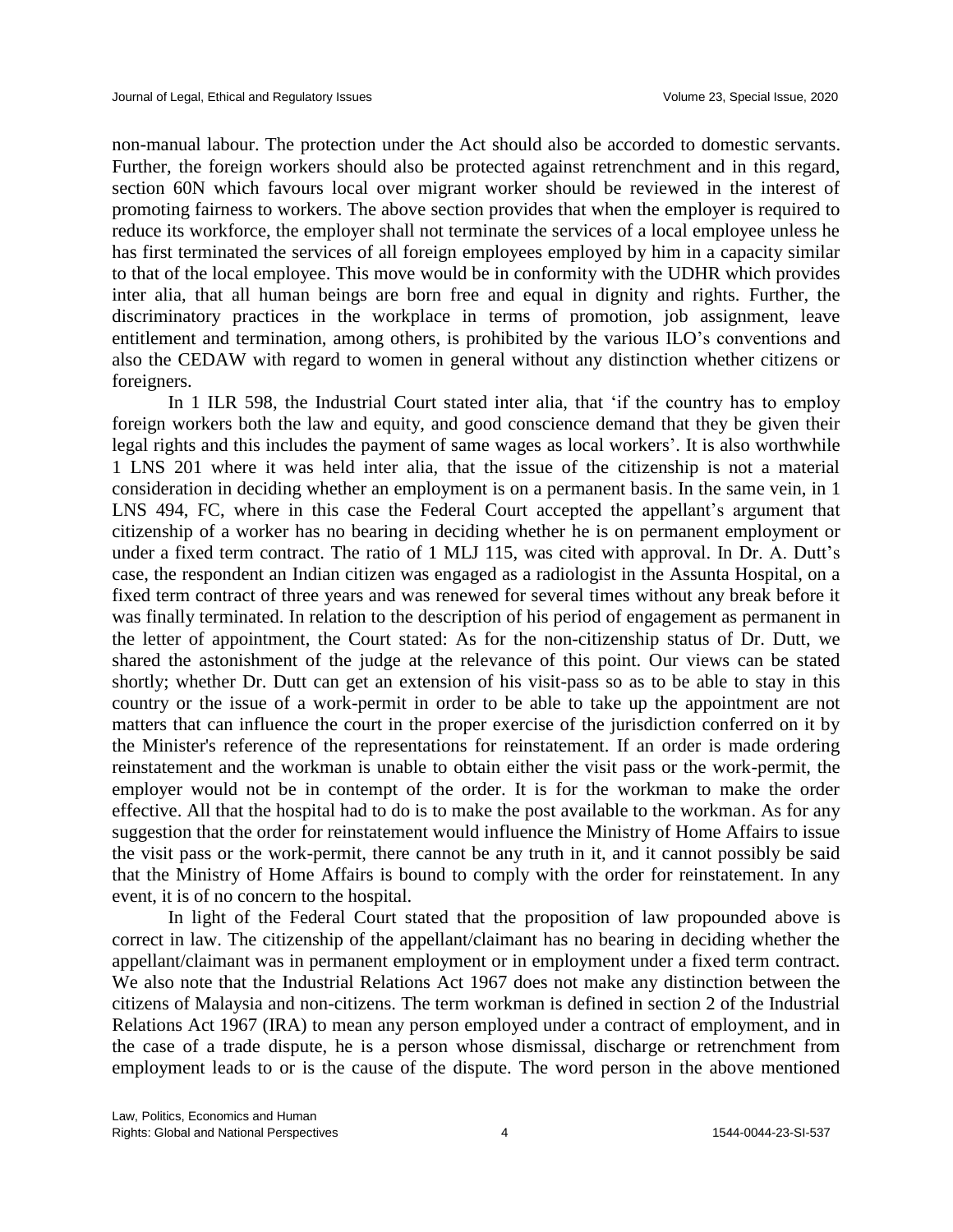statute is not limited to a citizen but include a non-citizen and in this case, a migrant worker. Under section 2 of the IRA, the contract of employment is defined as any agreement, whether oral or in writing and whether express or implied, whereby one person agrees to employ another as a workman and that other agrees to serve his employer as a workman, while trade dispute is defined as any dispute between an employer and his workmen which is connected with the employment or non-employment or the terms of employment or the conditions of work of any such workmen.

Further, the ILO's Convention concerning Migrations in Abusive Conditions and the Promotion of Equality of Opportunity and Treatment of Migrant Workers 1975 (Convention No. 143) to which Malaysia is a party was referred by Federal Court in Ahmad Zahri Mirza's case. In particular, Article 10 of the Convention requires the Member States to undertake to promote and guarantee equality of opportunity and treatment between migrant workers and nationals. It states that:

*"Each Member for which the Convention is in force undertakes to declare and pursue a national policy designed to promote and to guarantee, by methods appropriate to national conditions and practice, equality of opportunity and treatment in respect of employment and occupation, of social security, of trade union and cultural rights and of individual and collective freedoms for persons who as migrant workers or as members of their families are lawfully within its territory".*

This Convention, according to the Federal Court, is applicable to migrant workers and nationals equally.

Furthermore, Article 9 (1) of the Convention states that:

*"Without prejudice to measures designed to control movements of migrants for employment by ensuring that migrant workers enter national territory and are admitted to employment in conformity with the relevant laws and regulations, the migrant worker shall, in cases in which these laws and regulations have not been respected and in which his position cannot be regularised, enjoy equality of treatment for himself and his family in respect of rights arising out of past employment as regards remuneration, social security and other benefits".*

In relation to this provision, 5 CLJ 79 stated that:

*"This ILO Convention, to which Malaysia is a party, expressly provides that where laws and regulations which control the movement of migrants for employment-such as the Immigration Act-have not been respected, the migrant worker shall nevertheless enjoy equality of treatment in respect of rights arising out of past employment. This is the international labour standard prescribed by the ILO"*

In light of the above national and international legal instruments, the Federal Court in Ahmad Zahri Mirza's case held that all workers without distinction whether they are local or migrant should be treated with fairness, dignity and equality in line with Article 8 (1) of the Constitution namely, all persons are equal before the law and entitled to the equal protection of the law. Hence, in Ahmad Zahri Mirza's case, the Federal Court held that the Court of Appeal's decision in this case which held inter alia, that a foreign national cannot have a permanent contract of employment cannot withstand judicial scrutiny and is liable to be set aside. In short, a documented migrant worker is entitled to equality of opportunity and treatment with the national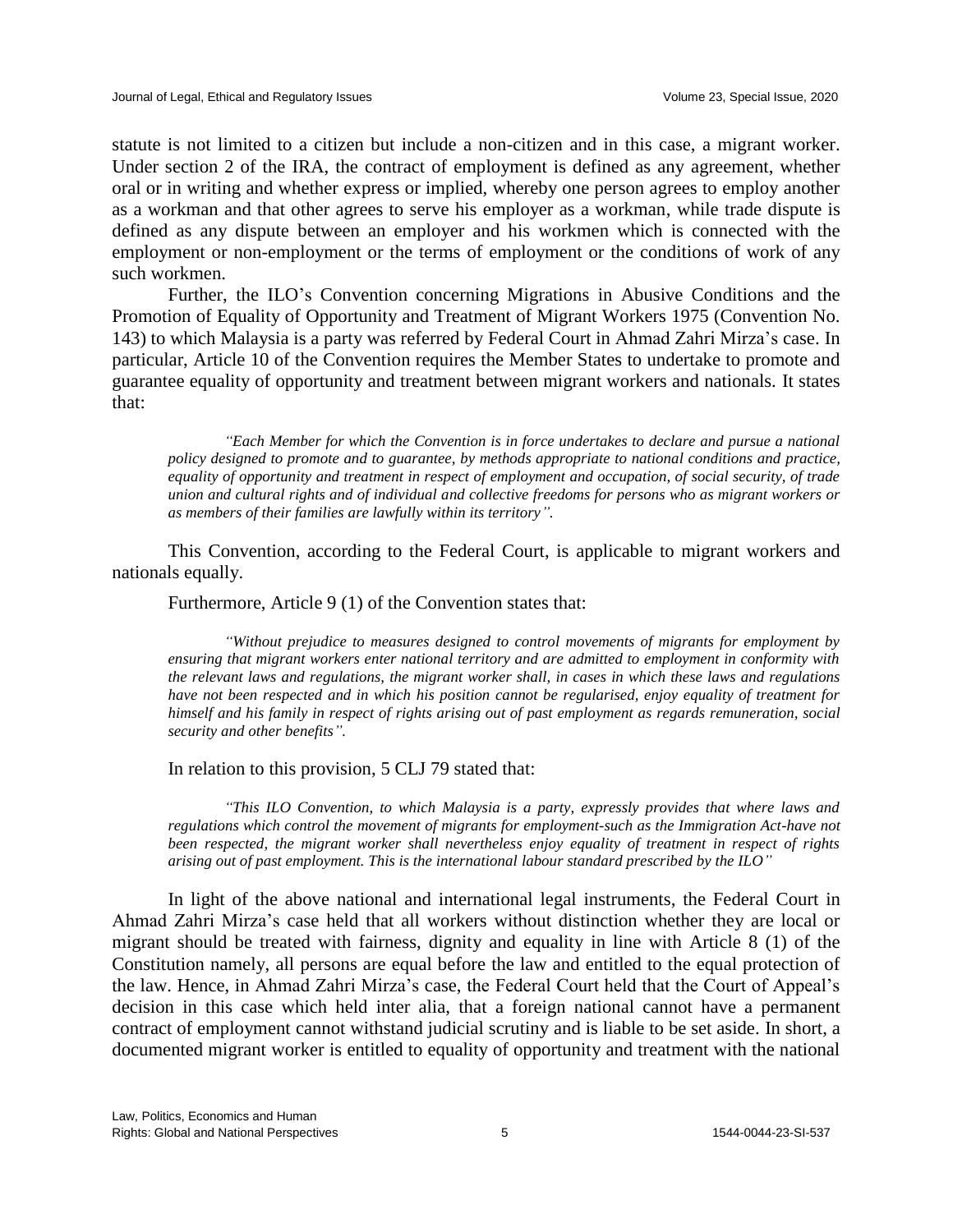workers and that there is no bar to engage such workers on a permanent employment though on a fixed term engagement.

It must be added that although there are various national and international instruments according protection to migrant workers, it is however not uncommon to hear physical violence, verbal abuse and sexual harassment involving these workers especially if the workplace is a private home, where it is more difficult for voices to reach out for help. In fact, cruel and inhumane treatment of migrant workers is a global phenomenon with Malaysia having its fair share of 'hell on earth' cases involving migrant workers such as the inadequate work conditions and of physical and sexual abuse. The employers sometimes lose sight of the fact that the migrant workers are humans who possess hearts and souls similar to themselves.

The irresponsible employer sometimes engaged in inhumane practices against the migrant workers knowing well that these workers are desperate for jobs and cannot afford to go back to their country or even find another job. Further, employers know that these workers are not familiar with the criminal justice system of the host country and even if they are, that it would be very costly for them to engage lawyers for legal services. Hence, those abusive and exploitative employers take the advantage by invoking fear on these workers if they were to attempt leaving the employment. This makes the migrant workers' eternally loyal to the employer even if he is underpaid or, at times, his wages withheld for months by the employer. It is worth adding that in relation to physical abuse or ill-treatment of migrant workers, the Penal Code has ample provisions to address the above. The various offences and the associated penalties are summarized in the Table 1 below.

| SELECTED OFFENCES AND PENALTIES UNDER THE MALAYSIAN PENAL CODE                 |                                                                                                                                                                  |
|--------------------------------------------------------------------------------|------------------------------------------------------------------------------------------------------------------------------------------------------------------|
| <b>OFFENCES</b>                                                                | <b>PENALTIES</b>                                                                                                                                                 |
| Murder                                                                         | Death Penalty (Section 302 of the Penal Code)                                                                                                                    |
| Culpable homicide not amounting to<br>murder                                   | Up to thirty years imprisonment (if death was intended); or Up to ten<br>years imprisonment (if not intended to cause death) ((Section 304 of<br>the Penal Code) |
| Voluntarily causing hurt                                                       | Up to 1 year imprisonment and/or RM 2,000 fine (Section 323 of the<br>Penal Code)                                                                                |
| Voluntarily causing hurt by dangerous<br>weapons or means                      | Up to 3 years imprisonment, fine or whipping, or any $2$ of these<br>punishments (Section 324 of the Penal Code)                                                 |
| Voluntarily causing grievous hurt                                              | Up to 7 years imprisonment; offenders are also liable to be fined<br>(Section 325 of the Penal Code)                                                             |
| Wrongful confinement                                                           | Up to 1 year imprisonment and/or RM $2,000$ fine (Section 342 of the<br>Penal Code)                                                                              |
| Wrongful confinement for 3 or more<br>days                                     | Up to 2 years imprisonment and/or fine (Section 343 of the Penal<br>Code)                                                                                        |
| Wrongful confinement for 10 or more<br>days                                    | Up to 3 years imprisonment and fine (Section 344 of the Penal Code)                                                                                              |
| Assault or use of criminal force on a<br>person with intent to outrage modesty | Up to 10 years imprisonment, fine or whipping, or with any 2 of<br>these punishments (Section 354 of the Penal Code)                                             |
| Assault or criminal force in an attempt<br>wrongfully to confine a person      | Up to 1 year imprisonment or RM $2,000$ fine or with both (Section<br>357 of the Penal Code)                                                                     |

| Table 1                                                        |  |
|----------------------------------------------------------------|--|
| SELECTED OFFENCES AND PENALTIES UNDER THE MALAYSIAN PENAL CODE |  |

Law, Politics, Economics and Human Rights: Global and National Perspectives 6 1544-0044-23-SI-537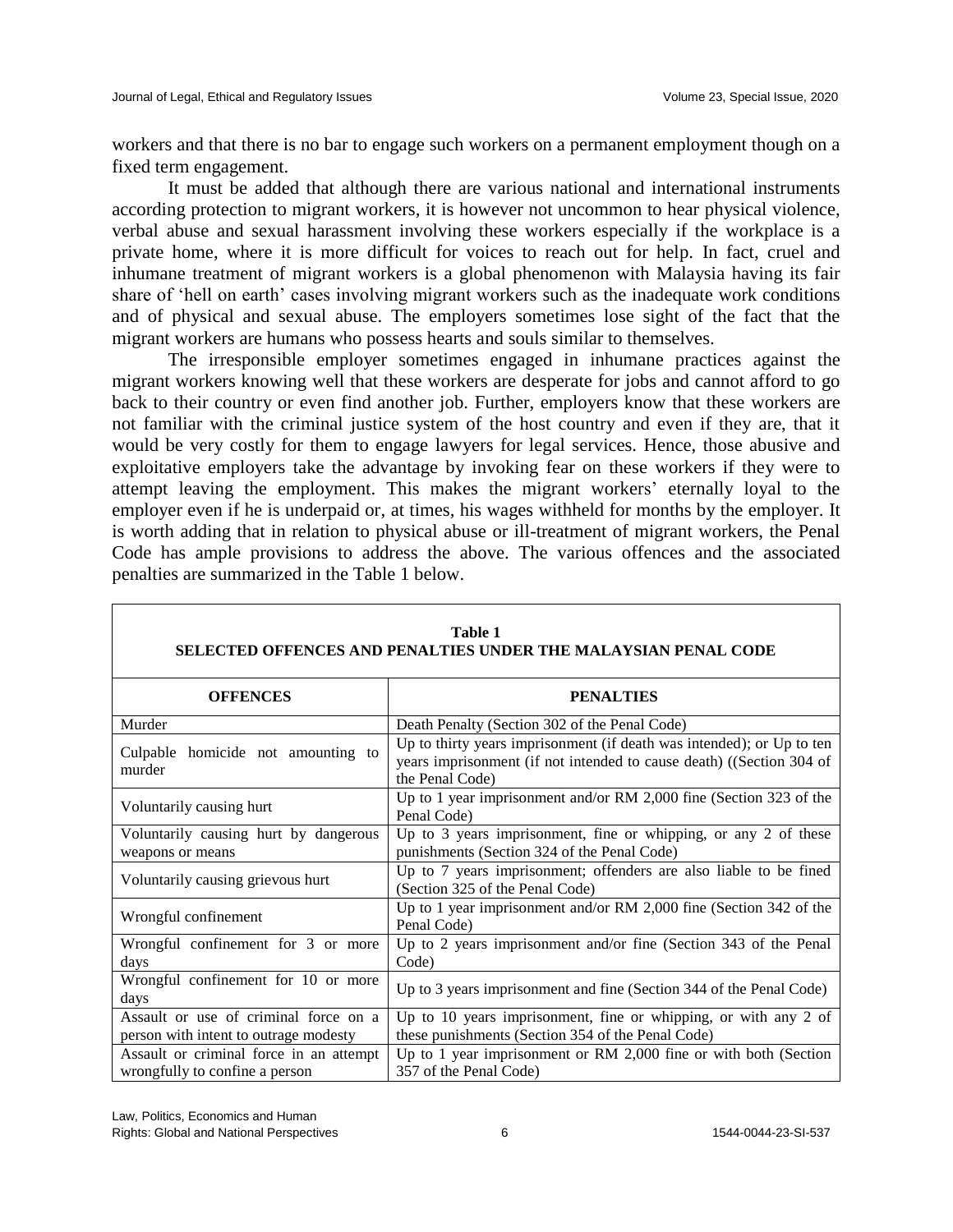| SELECTED OFFENCES AND PENALTIES UNDER THE MALAYSIAN PENAL CODE         |                                                                                                                                                                                                                                                          |
|------------------------------------------------------------------------|----------------------------------------------------------------------------------------------------------------------------------------------------------------------------------------------------------------------------------------------------------|
| Exploiting any person for purposes of<br>prostitution                  | Up to 15 years imprisonment, whipping and fine (Section 372 of the<br>Penal Code)                                                                                                                                                                        |
| Persons living<br>trading<br>in<br><sub>or</sub><br>on<br>prostitution | Up to 15 years imprisonment, whipping and fine (Section 372A of<br>the Penal Code)                                                                                                                                                                       |
| Unlawful compulsory labour                                             | Up to 1 year imprisonment, fine or with both (Section 374 of the<br>Penal Code)                                                                                                                                                                          |
| Rape                                                                   | Between 5-30 years imprisonment and whipping. If, whilst<br>committing or attempting to commit rape causes the death of the<br>woman, between 15-30 years imprisonment and with whipping of not<br>less than ten strokes (Section 376 of the Penal Code) |
| Criminal intimidation                                                  | Up to 2 years imprisonment and/or fine. If hurt or fear of hurt is<br>caused: up to 7 years imprisonment and/or fine (Section 506 of the<br>Penal Code)                                                                                                  |
| Word or gesture intended to insult the<br>modesty of a person          | Up to 5 years imprisonment and/or fine                                                                                                                                                                                                                   |
| Attempt to commit an offence                                           | Term of imprisonment imposed shall not exceed one-half of the<br>longest term provided for the offence (Section 511 of the Penal Code)                                                                                                                   |

# **Table 1**

## **Undocumented Migrant Workers or Illegal Foreign Workers**

In relation to the undocumented or the illegal foreign workers in Malaysia, it is estimated that there are up to 3.3 million illegal foreign workers flooding the domestic labour market and they are posing greater risks to public safety and national security as some engaged in criminal activities (The Straits Times, 2020). A person become "*undocumented"* or illegal for various reasons, either because they enter a foreign land without proper documentation or that they entered legally but loses the legal status due to their over staying in the country.

The undocumented migrant workers are vulnerable to exploitation where in certain sectors they are subjected to physical, verbal or psychological abuses with little or no consideration for their well-being. Exploitation of the undocumented migrant workers is not uncommon as some employers take advantage of these workers knowing well that these workers had limited avenues to raise their grievance. Poor and hazardous working conditions, excessive and unreasonable work demands, excessive working hours, inadequate rest days, public holidays or annual leave, non-payment or lower payment of wages, forced labour, child labour, sexual exploitation and verbal or physical abuse, among others are the usual grouses of these workers. Such acts are often captured and highlighted by the international media which in turn tarnishes the good image of the country besides creating tension between the host and the labour supplying country. In the wake of Covid-19 pandemic, undocumented migrant workers and illegal foreign workers become more vulnerable than ever (Al-Jazeera, 2020).

As stated above, there are many undocumented migrant workers in this country and despite the various amnesty offered by the government for their repatriation to their home country or to legalize their employment, many undocumented migrant workers refuses to take the advantage simply because some unscrupulous employers keep hiring these workers. Sheer disobedience and contravention of the law is not healthy as it promotes anarchy, fear and the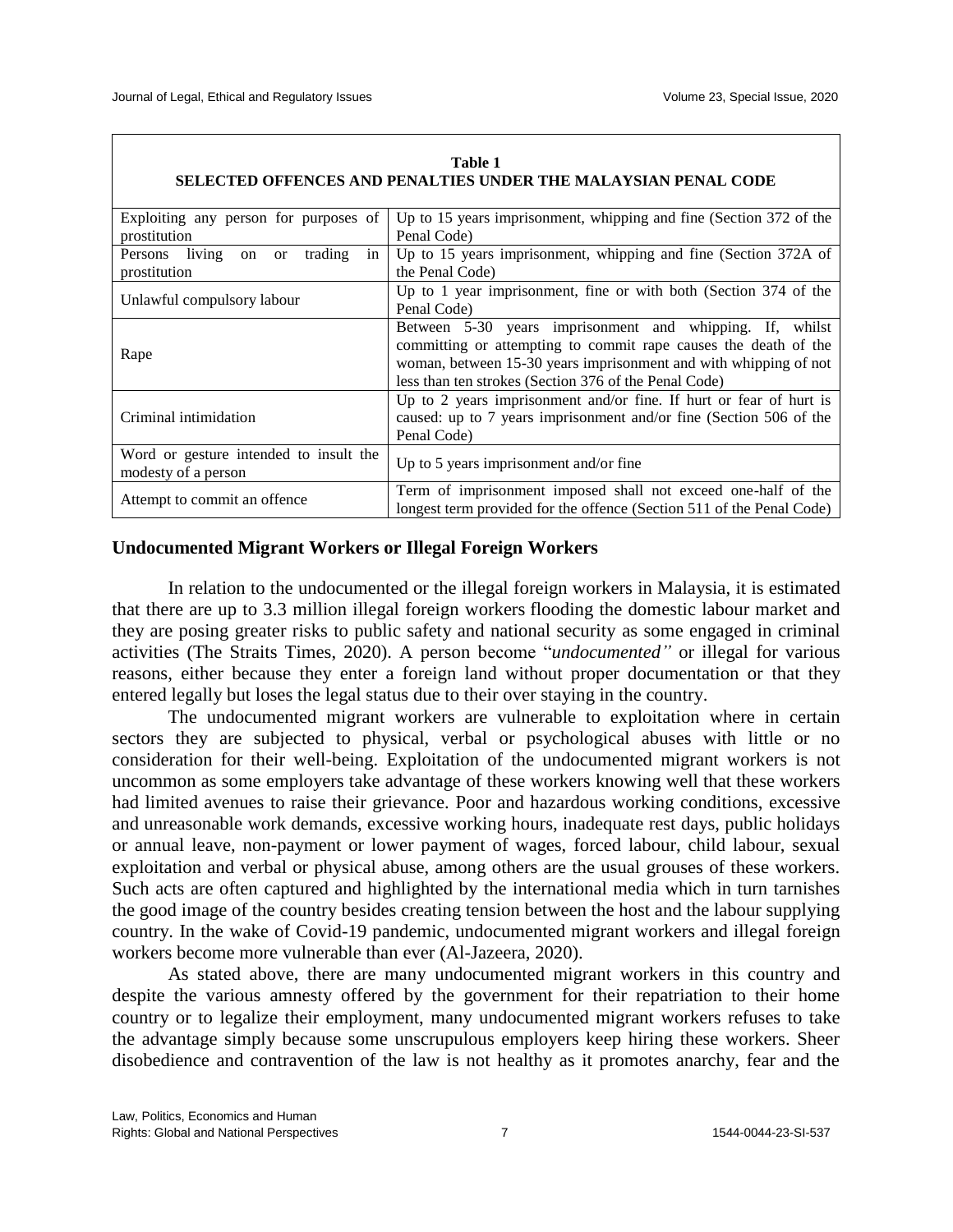erosion of civilization. Hence, vigorous enforcement of the laws is required and the employers found guilty of hiring the illegals should be subjected to the maximum fines, imprisonment and whipping (Syed, 2018). Hiring illegal migrant workers or even harbouring these workers is an offence under the Immigration Act where the punishment, if found guilty, is a fine between RM 10,000 to RM 50,000 (The Sun Daily, 2018). Where it is proven that the person has at the same time harboured more than five of such persons, that person shall be liable to imprisonment for a term of not less than six months but not more than five years and shall also be liable to whipping of not more than six strokes.

Given the fact that the fine and imprisonment as above is not deterring the employers from engaging the illegal, it is therefore proposed that the punishment should be enhanced. The fine should be raised to RM 100,000 or more and further, the compulsory whipping for engaging or employing each illegal migrant worker should be viewed positively as the deterrent sentence will ensure firstly, that the legally hired foreign workers do not freely abscond from the services of their original employer and secondly, to stop the employer from enticing and hiring the illegals. The deterrent sentence will not only deter the individual offender from committing offence in the future but also deter the potential offenders from committing the crime. It is hoped that with the severe punishment and strict enforcement of the law, the country would be free from the illegal workers.

### **Flexible Working Arrangements for National Workers**

As noted earlier, migrant workers have contributed significantly to Malaysia's economic growth, especially in sectors with acute shortage of workers such as agricultural, construction and plantation. It is evident that Malaysia is swarmed with un-skilled or low skill migrant workers who cannot contribute meaningfully to Malaysia's aspiration of becoming a highincome nation. The Malaysian government's efforts to reduce the reliance on low-skilled migrant workers are on-going. These attempts, however, cannot be done overnight, as a sudden repatriation of these workers can cause serious repercussions on the economy. Alternative measures should also be considered and this includes providing attractive incentives to the Malaysian workforce as a means to replace such migrant workers. It cannot be denied that with the rapid expansion of small and medium-sized industries in the food, furniture and metal fabrication enterprises have created an increased demand for skilled and semi-skilled industrial workers. Instead of depending on the migrant workers who make up for the shortages in these industries, the domestic workers could be encouraged to be involved in the said industries. Hence, it is suggested that in order to reduce dependent on un-skilled migrant workers the flexible working arrangements should be explored (Hayman, 2009). The flexible work arrangements will enable the local workers to make necessary bargain with the employers in terms of hours of work, place of work, job sharing and homework, to name but a few (Ramakrishnan & Arokiasamy, 2019). This would be possible to attract particularly female workers if the above flexible working arrangements are in place (Subramaniam et al., 2015).

The flexible work arrangement patterns have, to some extent, become the preferred work arrangements worldwide including Malaysia due to the Covid-19 pandemic which has brought along the 'new normal' that include, inter alia, the social distancing rule. It includes the flexible place of work such as working from home or at a certain location other than the employer's usual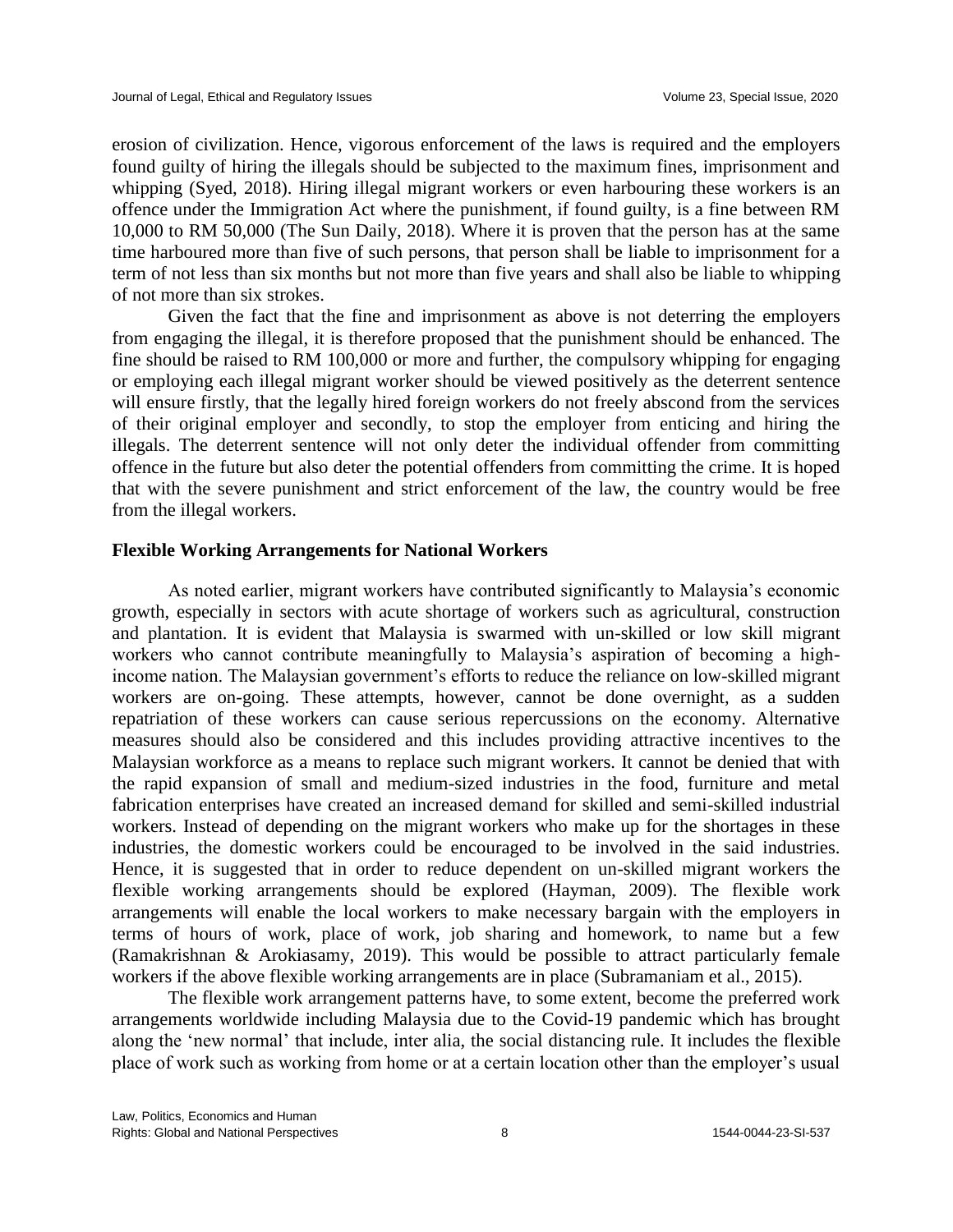place of business. The flexible work arrangements however can be challenging since the existing employment law lacked legal framework on flexi-work arrangements and hence, the recent proposal by the Ministry of Human Resources to review the labour legislations to suit the Covid-19's new normal is much welcomed.

#### **CONCLUSION**

Unfortunately, all forms of exploitation of migrant workers is a global phenomenon despite the fact that there are numerous international conventions and legal instruments as well as national legislations applicable to protect rights of migrant workers. Accordingly, it is proposed that States across the international community have to ensure adequate protection to the migrant workers and guarantee them of their rights not only through the enactment of legislations but also with the proper implementation and effective enforcement mechanisms.

With regard to the influx of undocumented migrant workers in Malaysia, the government should tighten all the entry points, i.e., by air, land and sea with efficient enforcement personnel. It should continue to identify undocumented migrant workers who are already in the nation and process for their repatriation to their home country. The employers who hire undocumented migrant workers and harbour them with accommodations should also be subjected to severe punishment and strict enforcement of the law to make the country free from the illegal workers. The authors further propose that the flexible working arrangements for local workers should be given serious attention with a view to implement it under proper legal framework in order to reduce dependent on migrant workers.

#### **ACKNOWLEDGEMENTS**

Authors gratefully acknowledge the contribution of the IIUM Research Initiative Grant Scheme (Publication) [P-RIGS] (Project No: P-RIGS18-014-0014). This research article, in fact, is an output of the said research project.

#### **REFERENCES**

- Al-Jazeera, A. (2020). *Locked up in Malaysia's lockdown.* Retrieved August 7, 2020, from https://www.aljazeera.com/programmes/101east/2020/07/locked-malaysia-lockdown-200702104523280.html
- Chea, D. (2018). Transfer of employees in Malaysia. *Legal news & analysis-Asia Pacific-Malaysia-labour & employment.* Retrieved November 8, 2020, from https://www.conventuslaw.com/report/transfer-ofemployees-in-malaysia/
- Hayman, J.R. (2009). Flexible work arrangements: Exploring the linkages between perceived usability of flexible work schedules and work/life balance. *Community, Work & Family, 12*(3), 327-338.
- Lo, A. (2016). *Striking a fair balance: The star*. Retrieved November 8, 2020, from https://www.thestar.com.my/metro/views/2016/01/22/striking-a-fair-balance-need-to-safeguard-rights-ofemployees-and-employers-during-a-company-takeove
- Ramakrishnan, S., & Arokiasamy, L. (2019). Flexible working arrangements in Malaysia: A study of employee's performance on white collar employees. *Global Business and Management Research: An International Journal, 11*(1), 551-559.
- Subramaniam, G., Overton, J., & Maniam, B. (2015). Flexible working arrangements, work life balance and women in Malaysia. *International Journal of Social Science and Humanity, 5*(1), 34-38.

Law, Politics, Economics and Human Rights: Global and National Perspectives 1544-0044-23-SI-537